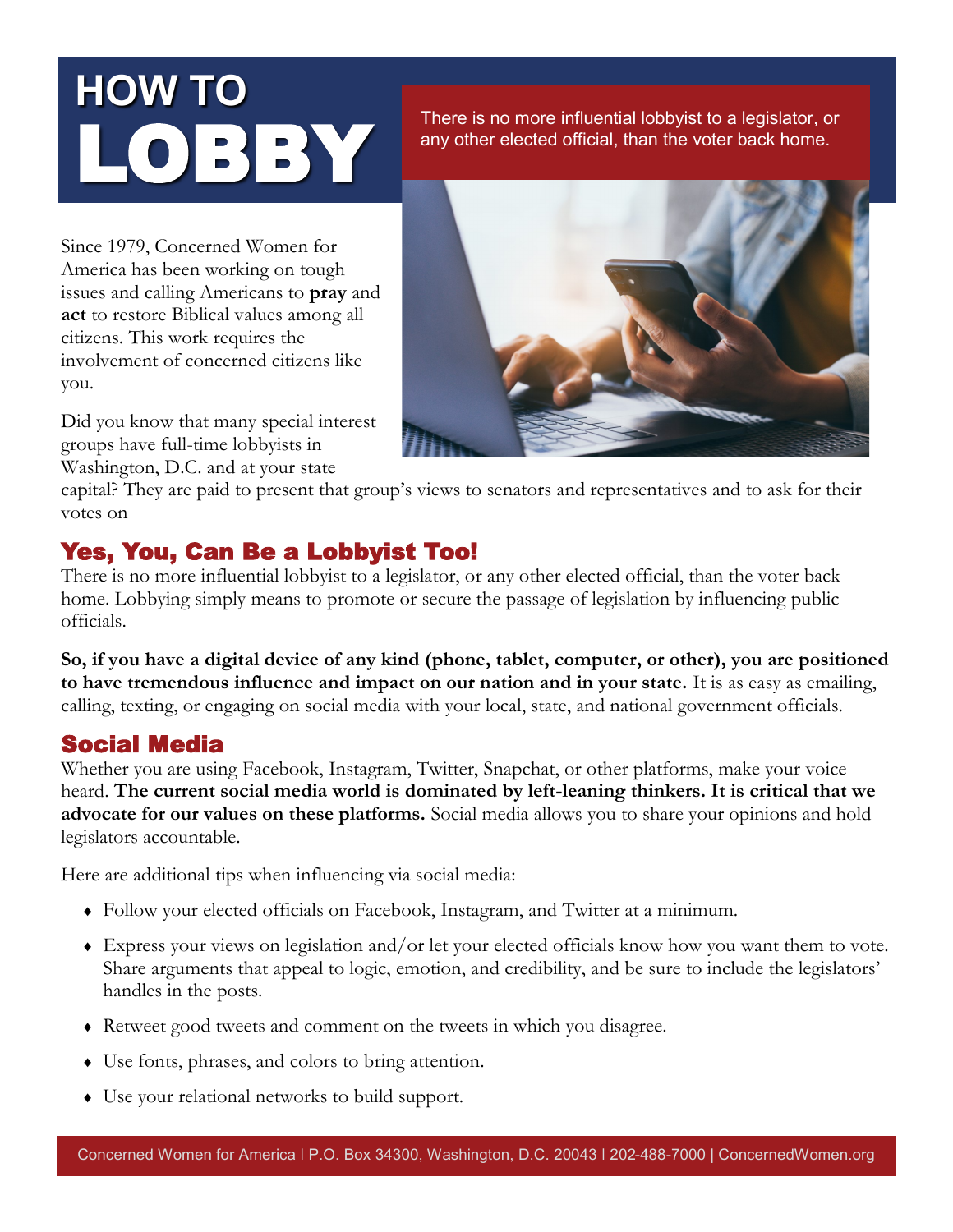# Email or Written Communication

Email is most often used in today's electronic world. However, many still prefer to type/handwrite and mail a letter. This section will cover both types of communication.

#### **Email:**

- Federal level: Legislators use online contact forms for electronic communication. Govtrack.us is a good site for finding who represents you at the federal level. Once you are on the legislator's website, locate the contact link, and then choose the online contact form.
- State level: Many of the statewide elected officials use online contact forms. If they don't, you will need to locate your legislators' official email addresses. Openstates.org is a good site for finding who represents you at the state and local levels, along with their contact information.

#### **Written Letters:**

Use the salutation "Dear Senator (last name)" or "Dear Representative (last name)."

Use the addresses below:

The Honorable (first and last name) U.S. Senate Washington, D.C. 20510

The Honorable (first and last name) U.S. House of Representatives Washington, D.C. 20515

# QUICK TIPS for All Communication:

**Be Informed:** Get your facts straight. Quote experts on the topic or use actual news clippings or website links to help prove your point.

**Be Specific:** State the specific issue that concerns you and, if possible, include the bill number and/or title.

**Be Brief:** Cover only one topic and try to keep your letter to only one page.

**Be Polite:** You should be firm but courteous. Anger and sarcasm will not win any points with your reader.

**Don't Preach:** You want to influence your elected official's vote, not convert them to your religion.

Follow the *Quick Tips for All Communication* in addition to the following when emailing/writing:

- Be Original: An email or letter you write yourself is the most effective. Avoid copy/pasting a form email.
- Ask for an Answer: Ask your elected official to state his or her views on an issue and ask how he or she intends to vote.
- Say Thanks: Most people write when they only disagree with the way their legislator votes. It's important to let them know you appreciate a favorable vote, too. Legislators value the encouragement!
- Make it Easy to Read: Typed letters are best, but handwritten letters are acceptable. Write as neatly as possible.

## Phone Calls

Calling an elected official's office is an effective way to lobby. Don't be intimidated! The easiest place to locate an office phone number is online. **Tip: when calling your U.S. Representative or U.S. Senators, consider calling one of their local offices instead of the Washington, D.C. office.**